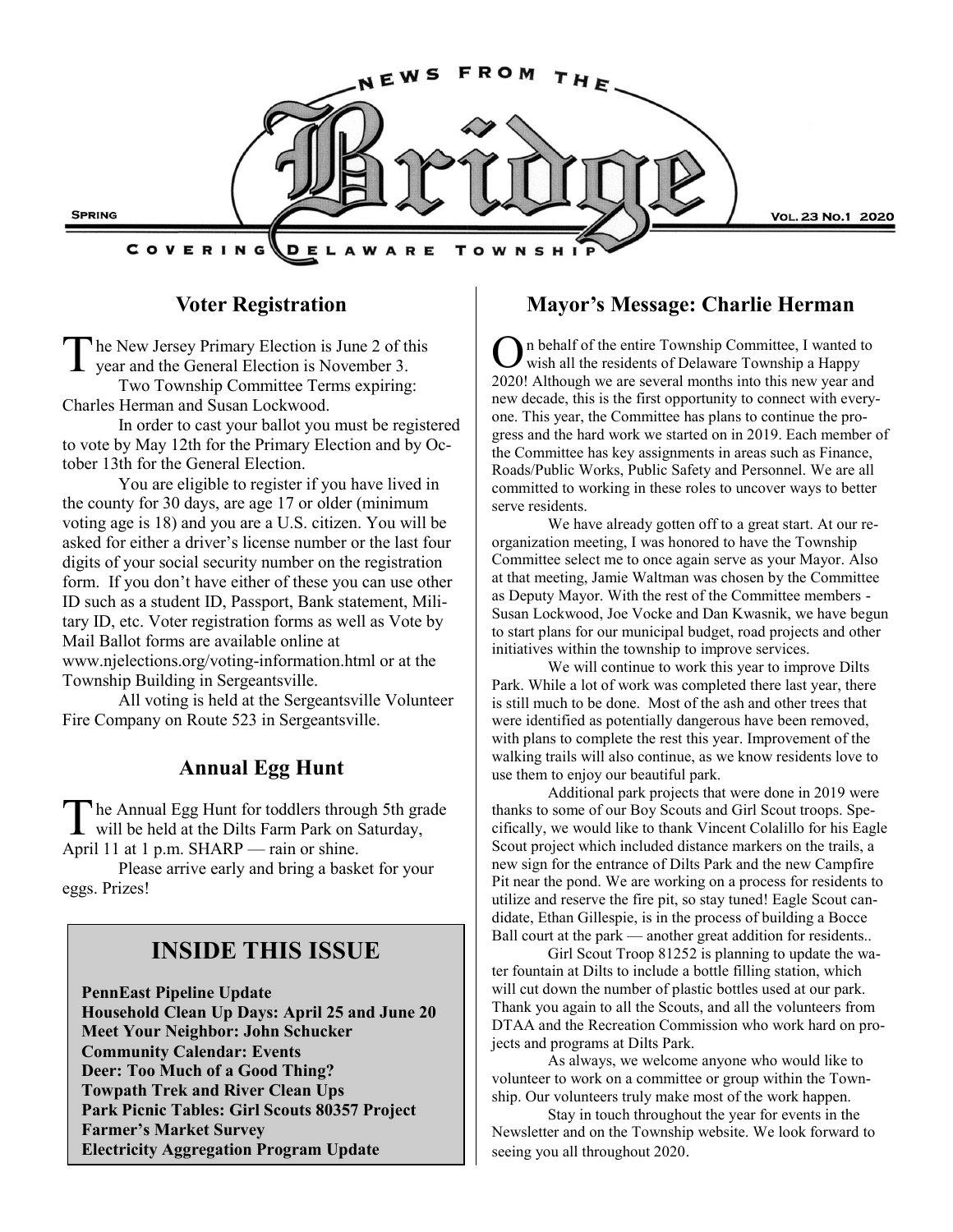## **Meet Your Neighbor: John Schucker**

*by Sally Gullette*

any very talented people make Delaware Town-**I** ship their home and John Schucker is one of them. A Juilliard trained pianist/organist, his resume includes many awards and performances at Carnegie Hall, Alice Tully Hall, St. Patrick's Cathedral, NJPAC and multiple TV and radio broadcasts. As the accompanist for The American Boychoir, John toured extensively throughout the nation and abroad but the grueling travel schedule made him realize that was not the life he wanted. He now happily spends his time teaching piano in his home studio and giving concerts during the winter months when he can't be gardening. Every Sunday he plays the Beckerath organ at St. Stephen's Church in Millburn, NJ.

John grew up in rural Pennsylvania near Reading. Music played an important part in his life from an early age. He began studying the piano at age five and by age 10 gave his first recital for an audience of nearly 1,000, playing works by Mendelssohn and Rachmaninoff. He also studied the organ and secured his first professional employment as a church organist at age 12. After high school he enrolled at The Juilliard School in NYC where he studied with world-renowned pianist, Earl Wild.

John has been teaching piano since his days at The Juilliard School where he obtained both his Bachelor's and Master's degrees. His students have ranged in age from 4 1/2 to 80 years plus. He loves the mix of ages and the challenge of figuring out how to improve each student's skills. He describes the first piano instruction he received as a child as lacking in certain ways and wants his students to learn what his early lessons didn't give him. The more you understand about how music is composed, he says, the better your playing. He approaches teaching from all angles, focusing on technique and theory first and then the repertoire.

It was also music that brought John to this area. While playing with Riverside Symphonia he discovered Lambertville. Intrigued, he began exploring and soon knew he wanted to live here. He and his husband Paul Gorrell eventually found what they were looking for in a 1790's stone house with a stone well in the front yard. They remodeled, built an airy piano studio over the garage and are now happily entering their third decade of life on Brookville Hollow Road. He and Paul share their home with two adorable and active young cats.

John's prodigious talents don't stop with his music. Except for a few junipers, his yard was a blank slate when he arrived. Over the years he has transformed his hilly property into a magnificent garden featuring a mix of native and exotic trees and shrubs accented with a variety of perennials. Rock walls, stone

steps, and grass lanes are the stage for his plantings. The Garden Conservancy, an organization that saves important public and private gardens and sponsors tours of private gardens throughout the country, has again invited John to show his garden during their Open Day's event. If he agrees you will have an opportunity to see this spectacular garden. And should you inquire about a particular plant he will supply you not only with the common name but the Latin name and the cultivar as well.

Besides music and gardening, John loves Italy. He speaks Italian and he and Paul make at least one trip there yearly. His goal is to explore every province in the country.

## **Electricity Aggregation Update**

In 2019, the Township Committee voted unanimously<br>to form a cooperative buying group with several other n 2019, the Township Committee voted unanimously towns to explore purchasing options for lower-cost electricity for Township residents. The goal is to lower electricity costs for residents by allowing companies to submit competitive bids for the cost of supplying electricity.

Since then, the participating Townships were invited to join the "Hunterdon Area Energy Cooperative" because it is already up and operating. This Cooperative has already gone for bids and is already receiving a lower rate for electricity than are residents in Delaware Township. Delaware Township agreed.

In February, you should have received a letter from Mayor Charlie Herman providing current information about the process.

If you want to join the new buying group, YOU DO NOT HAVE TO DO ANYTHING. The new, lower rates will go into effect in April and you will receive the first bill with lower rates in May.

If you do not want to join the Cooperative, the information you received contains a card that you must fill out and return.

Please remember, JCP&L provides all residents in Delaware Township with lines to receive electricity, but does not generate the electricity -- rather, it purchases electricity on the energy market and then sells it to our residents. Delaware Township is taking advantage of a state law that allows towns to form co-ops to purchase their own electricity via the energy market. You will still have to call JCP&L for service and power outages. And finally, whether you join the Co-op or not, residents will receive electrical bills as usual.

If you have any questions, there is an informational video at www.njaggregation.us/HAEC and our energy consultants can answer your questions if you call (866) 688-5197.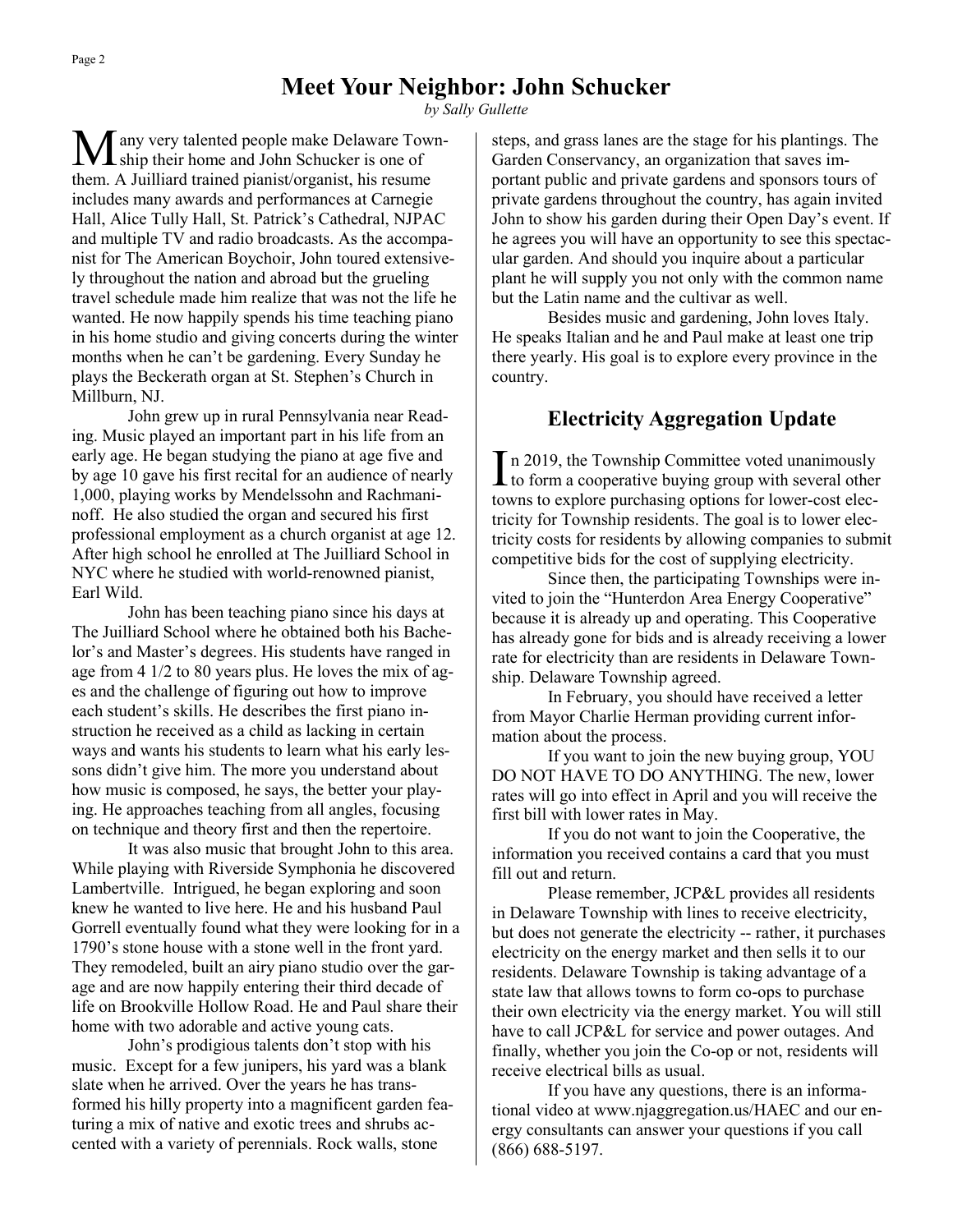## **Deer: Too Many of a Good Thing?**

*By Roger R. Locandro*

My great grandfather's farm was in the northern part of Hunterdon County. In 1942 he bragged that he had seen seven deer in one year. That was considered huge! What a difference now; we see at least 7 and usually more every morning through our kitchen window, and back in the 1970s I counted over 300 in one day!

Some years ago, I served as a Deputy State Conservation Officer as well as a county agricultural extension agent, later as a professor of wildlife ecology, and at all times as an avid deer hunter. I also chaired the State Fish and Wildlife Council. In the late 1960s we agreed that there were too many deer in our area, based on data made possible by the development of night-time aerial photography. At that time agriculture was central to our local economy, and we had estimated that 14 to 20 deer per square mile was just about right to provide deer for hunters and also for those who liked to see and appreciate the herd as well as to protect farm crops. However, the study showed that we had up to 90 deer per square mile! That's when deer seasons were changed and expanded. If a hunter purchased all the different licenses, he could harvest up to 75 deer in a year, a far cry from the old days.

It remains important that hunters can find public and private land where they can harvest deer, given the ecological, traffic safety, and health problems linked to over-population of deer—not to mention difficulties growing landscape plants and food crops. This is a major issue in areas like ours, where people have many different perspectives about hunting. If you have extensive lands either open or closed to hunting, note that no one should be on your property without written permission from you. You don't have to put up "No Hunting" signs. See your local Conservation Officers for help, if you have any questions.

What is done with all the venison from hunting? It's excellent food. And surplus venison can be part of a program called "Hunters Feeding the Hungry," originally created by a Rutgers graduate who works for New Jersey Fish & Wildlife. The program has now provided over 2 million meals, paid for by sportsmen and women. Hats off to all involved!

## **County Library Service:**

**Consumer Reports Online:** Great news! The library now offers Consumer Reports Online. Whether you are looking to find the best deal on an LCD TV or researching the top-recommended used vehicle, Consumer Reports provides ratings and reviews, recommendations and buying advice for thousands of products and services. Access is available within Headquarters, North County Branch, and South County Branch libraries.

## **Beware of Contaminated Dirt**

The Hunterdon County Health Department is alerting<br>municipalities and residents of a disturbing trend, municipalities and residents of a disturbing trend, where unacceptable and contaminated soil is sold or provided for free as "clean fill" and being dumped at construction, development and residential sites. Dumping contaminated soil could pose a threat to the public safety and health of residents and damage the environment. Contaminants leaching from illegally dumped dirt can pollute neighboring properties and drinking water supplies. Clean up of contaminated fill is potentially costly to the property-owner, who will be responsible for removing the potentially harmful soil.

"Fill" refers to material placed on land for the purposes of filling low areas, changing the contours of an area, stabilizing existing grades and/or raising the grade of an area. Unacceptable fill includes any materials containing debris (wood, metals, plastics, wire, wall board, roofing materials, insulation, carpets or padding, trash, etc.) mixed in with soils and non-decomposable material. Unacceptable fill may also include hazardous chemicals that exceed residential use standards.

Please be advised that the Hunterdon County Health Department and the New Jersey Department of Environmental Protection is investigating multiple reports of non-compliant solid waste being transported and offered as clean fill in Hunterdon County. In some cases, fill was being offered free to residents online.

Report suspicious soil or fill dumping to the Hunterdon County Health Department at 908-788-1351.

In response to this trend, the New Jersey Department of Environmental Protection has created the "Guard Your Yard" education campaign for municipalities www.guardyouryard.nj.gov. More info: Hunterdon County Health Department at 908-788-1351.

## **County Library Service:**

**Museum Pass Program:** Did you know that the library offers Museum Passes? Passes are available to all Hunterdon County Library adult card holders (18 or older) in good standing. Museum Passes are generously sponsored by the Friends of Hunterdon County Library.

For more information, or to reserve a pass, visit our website at www.hclibrary.us.

#### **B-Ball, V-Ball, and Soccer**

A t Delaware Township School through April 2020: Adult<br>men's basketball on Tuesdays and Thursdays from 7 to t Delaware Township School through April 2020: Adult 10pm; Adult Co-ed volleyball on Wednesdays from 7:30 to 10 p.m; Co-ed Teen basketball and volleyball on certain Friday nights from 7 to 9 pm; and Adult Co-ed Soccer on Mondays from 7 to 10pm (through June 2020).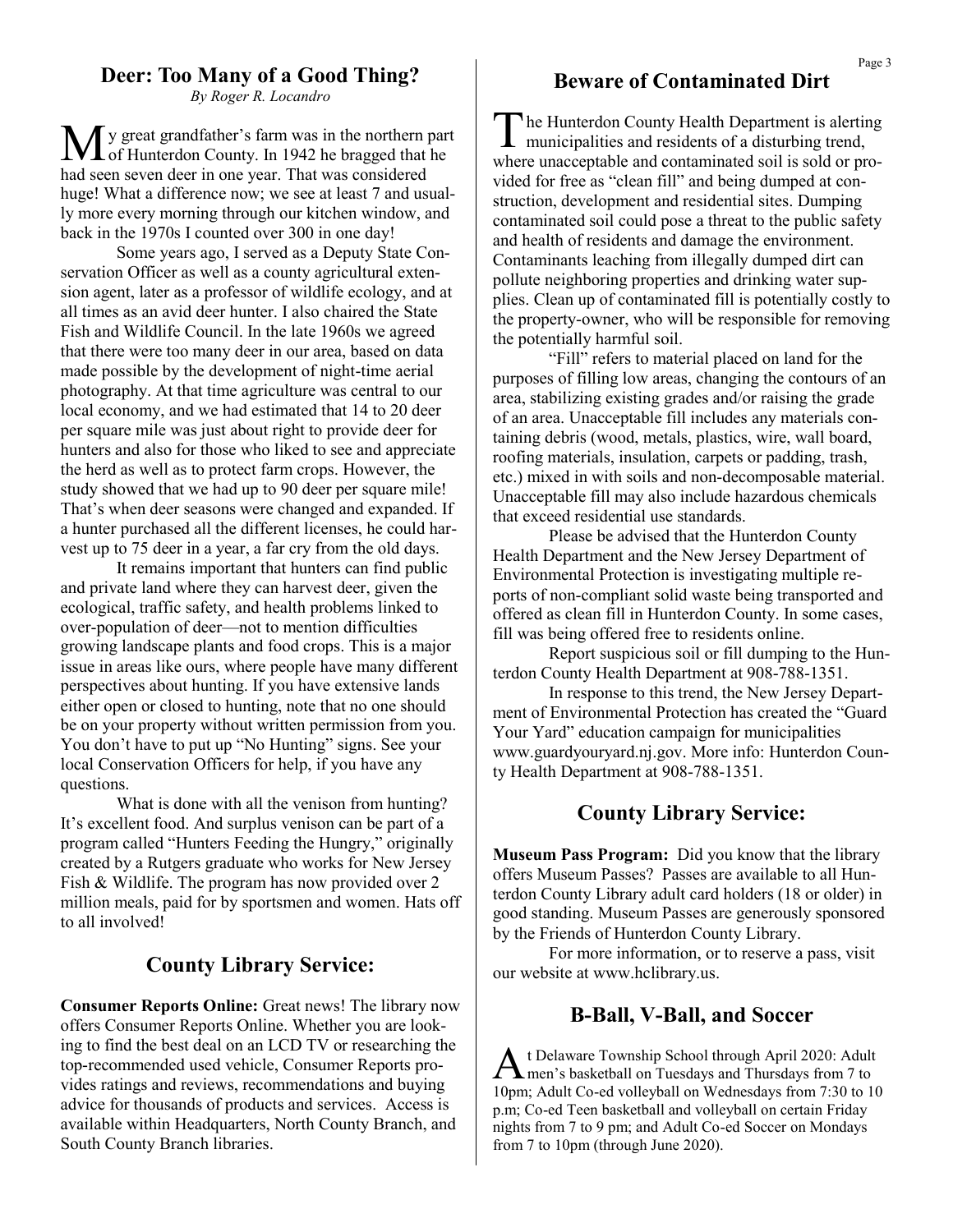### **Pipeline Update**

## **Picnic Tables by Girl Scout Troop 80357**

 $\overline{D}$ elaware Township residents can now enjoy additional picnic tables at Dilts Park thanks to the work of Girl Scout Troop 80357, donations from Niece Lumber, Township resident Chuck Cline, and leg work from Jay Trstensky of the Township Public Works Department. The Girl Scouts describe their project as follows:

"We came up with the idea to make the picnic tables because there was no place at the playground for people to eat while watching their kids play. The only place to eat was at the pavilion across the parking lot. Therefore, we decided to make the picnic tables. First, we came up with a drawing of where the tables should go and figured out what kind of table we would like to do. Then we took all of the measurements. We brought our idea to the Rec Committee and then we figured out the cost. We spoke to Niece Lumber and they offered to donate all of the composite material for the tops of the tables. We got a price for the rest of the materials from them. Then we got approval from the Rec Committee to move forward.

When we went to the Township Committee for final approval, Chuck Cline donated money for the rest of the project. Before we started building, Jay from Delaware Township Public Works came and dug out the area so that we could put railroad ties in. We then put the railroad ties in and Jay filled the hole up and mulched the top of it. We then bought everything we needed at Niece Lumber and made the tables. We put them at Dilts Park, so that families can enjoy picnics at the playground."

## **Township Yard Sale**

To be held on Saturday, May 16 (Rain Date: May from 9am to 3pm, or when you choose to close. o be held on Saturday, May 16 (Rain Date: May 17) Residents should plan on Saturday. If the rain is too heavy, assume the rain date and please post a sign at your driveway if you plan to be available on Sunday.

Registrants must pre-register by emailing deltwprec@gmail.com or calling 609-397-3240 ext. 205. Deadline for Registration is Tuesday, May 12. Registrants may include up to ten words to describe their items for sale. The Township will advertise the sale in the Hunterdon County Democrat and post signs throughout the Township.

If you remove a posted sign after the Yard Sale, please return it to the Township Building. The list of sellers will be available on the Township website by Friday, May 15.

## **Meals on Wheels**

Private, not-for-profit 501c3 service agency serving<br>Hunterdon County seniors since 1973. Info: Phone Hunterdon County seniors since 1973. Info: **Phone:**  908.284.0735; **Web:** www.mowih.org

This year, the approval that PennEast received from<br>the Federal Energy Regulatory Commission (FERC) his year, the approval that PennEast received from is expiring. PennEast expected to have the pipeline approved, installed and operating by 2020. As we know that did not happen as a result of the nearly unanimous opposition to this pipeline in New Jersey. PennEast has requested from FERC an extension of that approval. At the same time, PennEast will be asking in March for the U.S. Supreme Court to hear an appeal of the lower Courts' decisions prohibiting PennEast, as a non-government entity, from using eminent domain to take State land for its pipeline. Simultaneously, PennEast has recently requested that FERC allow it to construct the Pennsylvania (PA) portion of the pipeline since it already has approvals in PA.

While these activities are ongoing, the Pipeline Subcommittee is refocusing its efforts and concerns on the enlarged and reconstructed Texas Eastern pumping station at the corner of Route 179 and Queen Road. That enlargement was justified as necessary to accommodate PennEast but that fact appears to have been overlooked when permits were issued by the State. The Pipeline Subcommittee is concerned about increases in air emissions that are negative to the health of our residents. It is exploring all avenues to get attention to its concerns and to ensure that the permitting entities were fully aware of what was being proposed when permits were issued and that air emissions are safe for our residents.

## **Sergeantsville Volunteer Fire Company Officers for 2020**

F or 2020, the Administrative officers are:

**President:** Richard Madden **Vice President:** Michel Lemmerling **Treasurer:** Jon Perlman **Asst. Treasurer:** John Sullivan **Secretary:** Tyler Willy

And the Line Officers are:

**Chief:** Edward Fleming **Deputy Chief:** Greg Bunting **1st Captain:** Nicholas Brancato **2nd Captain:** Tim Bunting **1st Lieutenant:** Dylan Talarick **2nd Lieutenant:** Jack McKevitt

## **Great Crate Race**

O nce again, July 4 will see our local racers compete. For info: Steve Smotrich stevesmotrich@gmail.com or Kathleen Herman kah7999@hotmail.com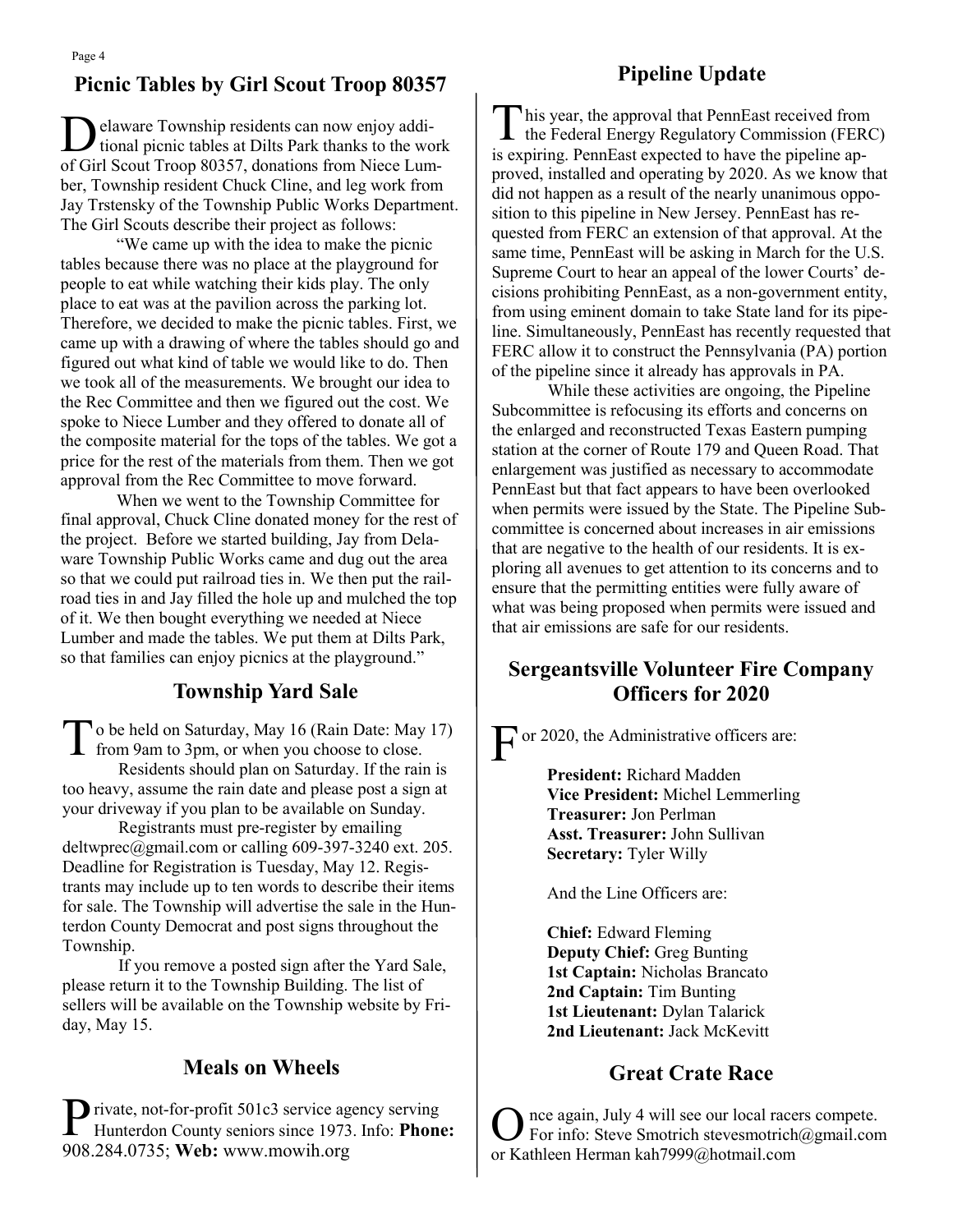## **Household Clean Up Days: April 25, June 20, October 17, 2020**

Wondering what to do with that old window air conditioner which no longer works? Well, Delaware Township clean-up days are coming from 8:00 - 11:00am at the Delaware Twp Garage at 816 Sergeantsville Road (Rt. 523). During the three weeks before each clean-up day, 50 permits will be issued at the Township Police Station. Registration must be in-person (no mailin). Proof of residency (eg driver's license; current tax bill, or voter registration card) must be provided at the time of registration. Also required is the license plate number of the vehicle being used to carry the clean-up. Current permit fees run from \$10-\$30- depending upon size of the vehicle.

This permit must be presented before you will be allowed to unload your vehicle. Unloading is the responsibility of the resident, though Township personnel will be available to help handle heavy or bulky items.

Items ACCEPTED include but are not limited to: Air conditioners, dehumidifiers, refrigerators (with or without freon), propane tanks, all types of metals, building materials limited to one half of a standard pickup truck load (may not exceed four feet in length), electronic equipment, and up to 10 tires without rims.

Items NOT ACCEPTED include: Household garbage, animal carcasses, stumps, trees, plant debris, yard or landscaping debris (including leaves), Hazardous wastes (i.e. gasoline, chemicals, explosives, etc.) and paint (check county website for the disposal dates of these items at www.co.hunterdon.nj.us/recycling or call Solid Waste and Recycling at 908-788-1110).

Participants must register with Dee Higgins at the Township Police Station. For further information, her phone is 609-397-3530; her hours are 9:00am - 3:00pm Monday through Friday.

## **NJ Makers Day Events**

 $\sqrt{\ }$  akers Day is a day of fun and discovery for any  $\mathbf{\Sigma}$  age. All activities are free and on a walk-up basis until supplies run out. All Makers Day Events are funded by the Friends of Hunterdon County Library. Activities abound for all ages, toddlers to adults and vary between branches.

The 6th Annual Makers Day will be held on Saturday, March 21 from 10am to 4pm at the Library's North County Branch in Clinton and the South County Branch in Ringoes.

And new this year, the Hunterdon County Branch in Flemington will hold its own Makers Day on Saturday, March 28 from 10am-4pm.

For more information or a schedule of events, visit the website at www.hclibrary.us.

## **Towpath Trek: March 21, 2020**

O n March 21, 2020, the fourth annual Towpath Trek will be held. Join us for a morning of good company, great exercise, beautiful sights, and feeling useful. Help do a litter pick-up along the towpath between Prallsville Mill and Bulls Island.

The Trek will be held from 8:30 to 11:30 AM. Meet at the front parking lot on Bull's Island on route 29. It starts with refreshments and an orientation by group leaders. Registration for the Trek is limited! Contact Kathy Klink at 609 397 3240, ext. 208; or visit the Delaware Twp. website at delawaretwpnj.org. If you are interested in being a group leader, use the same contact info.

Project is sponsored by NJ Clean Communities.

## **Neshanic Waterway Clean Up: April 18, 2020**

 $\sum J$  ant to help clean up the Neshanic River? On April 18, 2020, from 8:30 to 11:30, you can do just that. Interested people will be meeting at the Amwell Church of the Brethren at 40 Sandbrook - Headquarters Road for a light morning snack and to collect materials, before leaving to clean up the Third Neshanic River which runs along Dunkard Church Road.

Waterway Clean-Up shirts, as well as gloves and bags, will be provided by the Raritan Headwaters Committee.

Adult chaperones are needed and can earn some sponsorship for their favorite organization, such as Boy Scouts, Girl Scouts, 4-H groups, etc. Chaperones need to arrive by 8:00am.

Post clean-up, a small lunch will be provided.

If you want to participate, or have questions, please contact Kathy Klink at 609-397-3240 ext 208; or kklink@delawaretwpnj.org.

#### **FoHCL Book Sale**

The 24th Annual Friends of Hunterdon County Library Book Sale will once again be held at South he 24th Annual Friends of Hunterdon County Li-County Park Fairgrounds, 1207 Rt.179 in Lambertville. Visit our website at www.hclibrary.us for more information.

**Friday, April 24:** Preview sale. Limited attendance; by pre-registration only.

**Saturday, April 25:** 10am-5pm

**Sunday April 26:** Half price day 10am-3pm

**Monday April 27:** Bag sale. \$5.00/bag 9am-2pm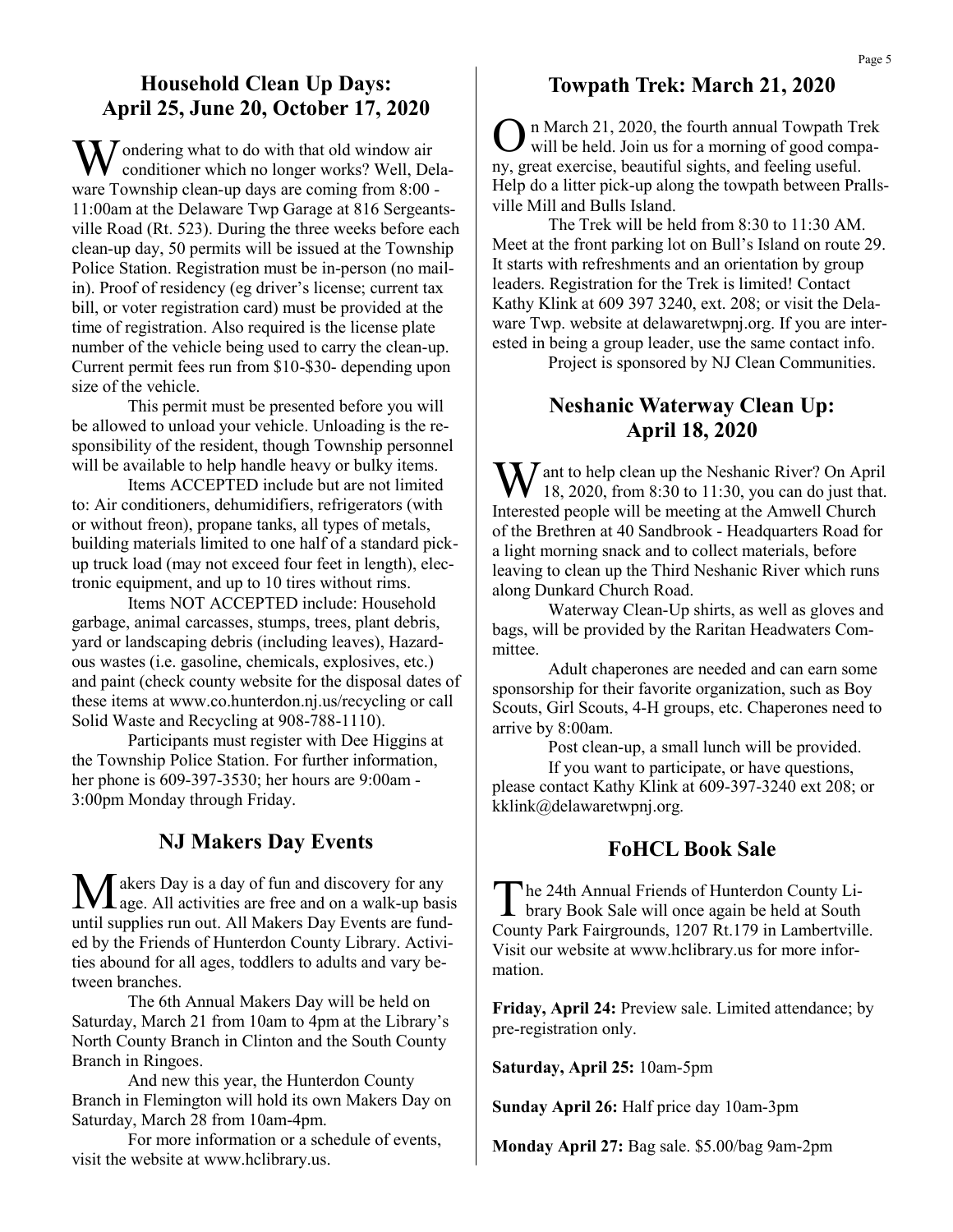**Township Offices Closed:** May 25: Memorial Day

**Township Committee:** 7:30 p.m. 2nd & last Monday - 3/9, 3/30, 4/13, 4/27, 5/11, 5/26, 6/8

**Planning Board:** 7:30 p.m. 1st Tuesday - 3/3, 4/7, 5/5, 6/2

**Board of Health:** 7:30 p.m. 1st Monday - 3/2, 4/6, 5/4, 6/1

**Open Space Committee:** 7:30 p.m. 3rd Monday - 3/16, 4/20, 5/18

**Agricultural Advisory Committee:** 7:00 p.m. 1st Tuesday - 3/3, 4/7, 5/5, 6/2

**Board of Adjustment:** 7:30 p.m. 2nd Thursday - 3/12, 4/9, 5/14

**Recreation Commission:** 7:30 p.m. 1st Monday - 3/2, 4/6, 5/4, 6/1

**Environmental Commission:** 7:30 p.m. 3rd Wednesday - 3/18, 4/22, 5/20

**D.T.M.U.A.:** 7:30 p.m. 1st Thursday - 3/5, 4/2, 5/7, 6/4 **Shade Tree Commission:** 7:30 p.m. 4th Thursday -

3/26, 4/23, 5/28

**Historic Advisory Committee:** 7:30 p.m. 2nd Wednesday - 3/11, 4/8, 5/13

**Newsletter Committee:** Quarterly

**Recycling Depot:** Open every weekday from 8 a.m. to 3 p.m. at the Township Garage on Rt. 523. Call Recycling Coordinator Kathy Klink at 609-397-3240 Ext. 208 with any questions.

# **Senior Yoga Classes**

T he Hunterdon County Division of Senior Services through the Senior Health & Fitness program offers Senior Yoga classes every Monday at the Delaware Township Municipal Building. Kim Karsh, who teaches the classes, has many years of experience. The classes are held during the following hours:

Level 1: 11:00am. Level 1 is for the majority of students ranging from beginner to more experienced. Participants practice postures, stretches, breathing, relationships and focus. There are variations and modifications to accommodate those who need them. More experienced students will learn to refine basic postures, explore deeper poses and practice in a way that encourages a fuller integration of the principles of alignment into the practiced poses.

Level 2: 9:30am. Level 2 is a stronger and deeper practice for those with more experience. Participants will learn to refine basic postures, explore deeper poses and practice in a way that encourages a fuller integration of the principles of alignment into the practiced poses. Students must bring their own mats to class.

Registration is required. No drop-ins. You must fill out a senior center membership form, physical activity registration, sign a waiver and purchase a punch card to enter the class. There is a fee to participate.

For more information, please call Eleanor Langeveld at (908) 284-6128. You can also visit our website: www.co.hunterdon.nj.us to download our forms and view our catalog.

## **Delaware Township School Welcomes Senior Citizens**

In December, DTS welcomed our senior citizens to tour our applied technology lab, listen to our jazz n December, DTS welcomed our senior citizens to band and grade 1 singers, and have lunch with us to celebrate our ongoing relationship with our community. The turnout was impressive, and the children were happy to see their smiling faces in our building. More activities are planned to invite them back again.

DTS thanks the community for passing the referendum for much needed facility repairs. Electrical and HVAC repairs, interior renovations, oil tank removal, and security enhancements will create a building that is sustainable and safe for our children.

January found our students enjoying new reading and writing initiatives, that increase student engagement by offering a choice of interest-based texts. New Social Emotional initiatives, such as Mindfulness Training, are helping our students to be happier, calmer and more emotionally self-regulating. Students are trained in techniques, such as controlled breathing, yoga stretches, and thought calming, with breaks in the day to practice them. Healthy minds mean ready learners!

Spring is the season for our School Play, STEM EXPO, Spring Concert, Art Festival, Science Olympiad competition, Trout in the Classroom release, and class trips to the Zoo, planetariums, local farms, NJ State House, and museums. The eighth grade trip to Washington DC is always a cherished experience.

See our website for more information concerning activities at DTS. The community is invited to join us in all the exciting things that make our school a great place to learn and grow.

# **Holiday Decorating Winners**

Grand Prize – The Bench Family; 1st Place – The Engle<br>Family; 2nd Place – The Fusi Family; and 3rd Place –  $\frac{1}{2}$  rand Prize – The Bench Family; 1st Place – The Engler The Reycraft Family.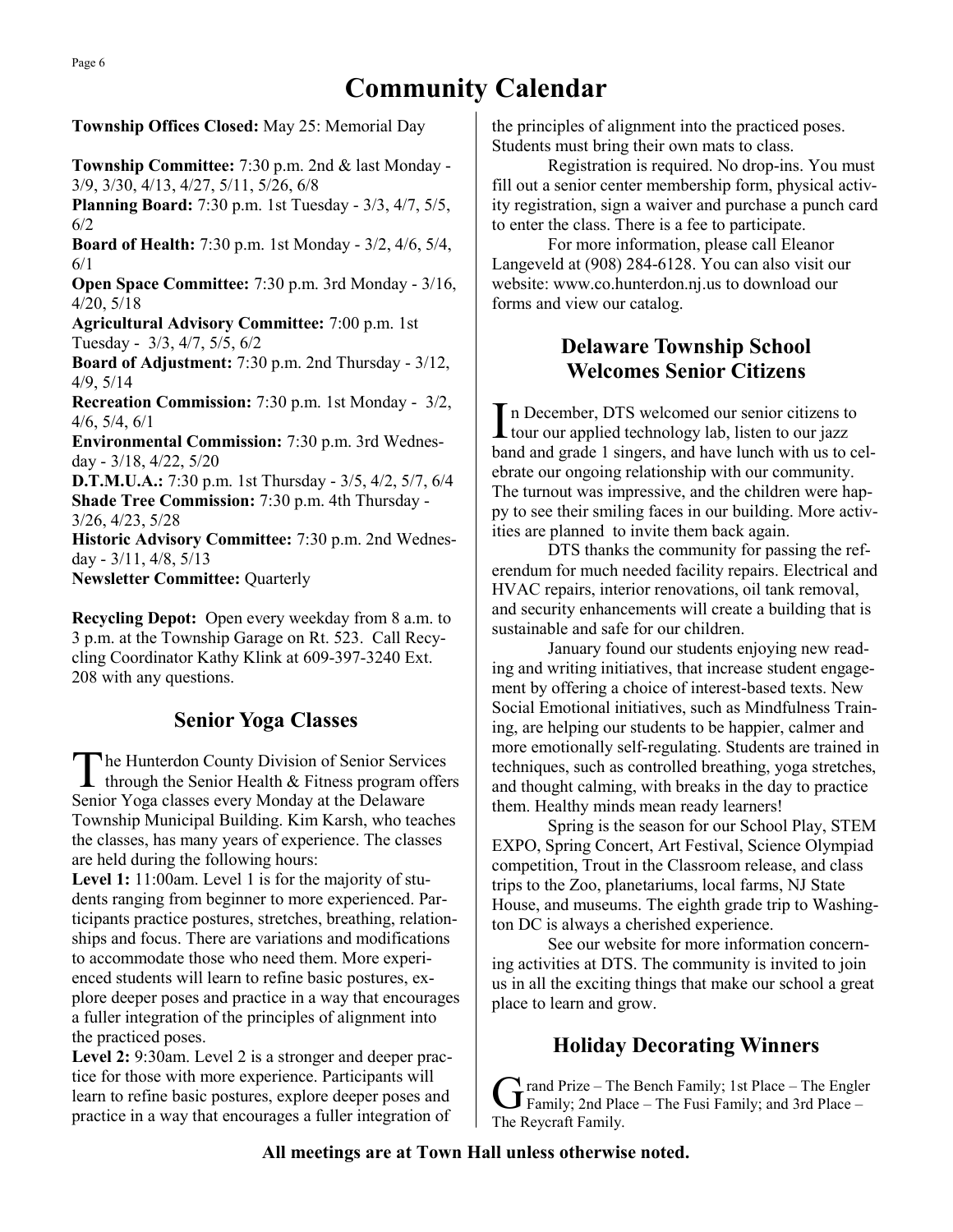## **Church Corner**

#### **Amwell Church of the Brethren**

40 Sandbrook Headquarters Rd, Stockton, NJ Tel: 908-705-1208 **Web:** www.amwell.org **Sunday school:** 9:15 a.m. **Worship Service:** 10:15 a.m. **Wed night Bible study:** 7:00 **Friday night youth group:** 7:00 **March 27-28:** Busy Bee spring rummage sale 9am-1pm. Bag day Sat. 10:30. Come and find a treasure! **April 10:** Good Friday service: 7:00pm. **April 12:** Easter-Sunrise service: 6:00am, followed by breakfast and then a 9:00am service with communion. Come to one or come to all. **May 7:** National Day of Prayer: 7pm.

#### **Cornerstone Christian Church**

226 Locktown-Sergeantsville Rd, Stockton, NJ Tel: 908-237-5227 **Web:** www.ccc-hc.org **Email:** pastor-keith@ccc.hc.org **Sunday Worship Service:** 10:30 a.m. **Sunday School:** All ages beginning at 9:15 a.m.

#### **Sandy Ridge Church**

47 Sandy Ridge Road Stockton NJ 08559 Tel: 609-397-0371 **Email:** sandyridgechurchnj@gmail.com **Facebook:** Sandy Ridge Community American Baptist Church **Web:** https://sandyridgechurch.wixsite.com/srbc **Worship:** Sunday mornings 11:00am **Sunday School:** Sunday mornings 11:00am **March 21st:** 9am–1pm Annual Flea Market & Bake Sale. Come and see what treasures you can find and enjoy a light lunch and yummy baked items. **April 12th:** 11:00 a.m. Easter morning service. Enjoy the choirs Cantata "Man of Sorrow King of Glory"

#### **Sergeantsville United Methodist Church**

624 Rosemont Ringoes Rd., Stockton, NJ Tel: (609) 397-2333 **Web:** www.sergeantsvilleumc.com **Facebook:** https://www.facebook.com/sergeantsvilleumc **Worship:** Sunday 10:00 a.m. All are welcome to join us for worship or at one of our special activities.

## **Board of Health Seeking Volunteers**

The Township Board of Health is seeking volunted<br>for the Board. If you are interested or have queshe Township Board of Health is seeking volunteers tions, please contact Danene Gooding at (609) 397-3240 ext 203.

### **Farmers' Market Survey**

Delaware Township has had a Farmers' Market for about 20 years. Since that time, other markets have about 20 years. Since that time, other markets have sprung up in and around the county making it harder for smaller markets, like ours in Sergeantsville, to compete. So, what do you think about the market and how we can make it more useful for your likes and needs? Please answer the following brief survey, and either drop off the survey at the Town Hall or email to coordinator Anthony Leone at cornerviewfarmnj@gmail.com

1. How often do you visit the Sergeantsville Farmers' Market? Weekly\_\_\_ Every 2 weeks\_\_\_ Once a month Other

2. What items do you typically purchase from a farmer's market? Bedding plants\_\_\_, Produce\_\_\_, Eggs\_\_\_, Meats , Flowers , Other

3. What types of items would you like to see included at the Sergeantsville Farmers' Market?

4. Is there anything that would make you visit the Sergeantsville Farmers' Market more often?  $\mathcal{L}_\text{max}$  and the contract of the contract of the contract of the contract of the contract of the contract of the contract of the contract of the contract of the contract of the contract of the contract of the contrac

 $\mathcal{L}_\text{max}$  and the contract of the contract of the contract of the contract of the contract of the contract of the contract of the contract of the contract of the contract of the contract of the contract of the contrac

5. Do you have any suggestions for drawing more customers to the Sergeantsville Farmers' Market?  $\mathcal{L}_\text{max}$  and the contract of the contract of the contract of the contract of the contract of the contract of the contract of the contract of the contract of the contract of the contract of the contract of the contrac

### **Shredder Days: May 16 and September 12**

S hredding of paper documents will occur rain or shine<br>on May 16 and September 12 at the Township Gar- $\Box$  on May 16 and September 12 at the Township Garage at 816 Sergeantsville Road from 8:00am to 10:45am, or until the truck is full. Do not bring materials in any type of plastic bag.

NO more than 10 boxes per vehicle. NO need to remove staples or paper clips. NO plastic. NO carbon paper. Questions? Call Kathy Klink 609-397-3240 x208

## **Fishing Derby**

The Fishing Derby will be held on May 16 (Rain Date M. 17) from 7 to 11 a.m. at the Copeland Pond on Rt. 604. The Fishing Derby will be held on May 16 (Rain Date May

#### **Summer Rec**

Summer Recreation Program at DTS from 9 a.m. to<br>Noon M-F for three weeks. See the Township's we Noon M-F for three weeks. See the Township's website for exact dates, fees, and registration form.